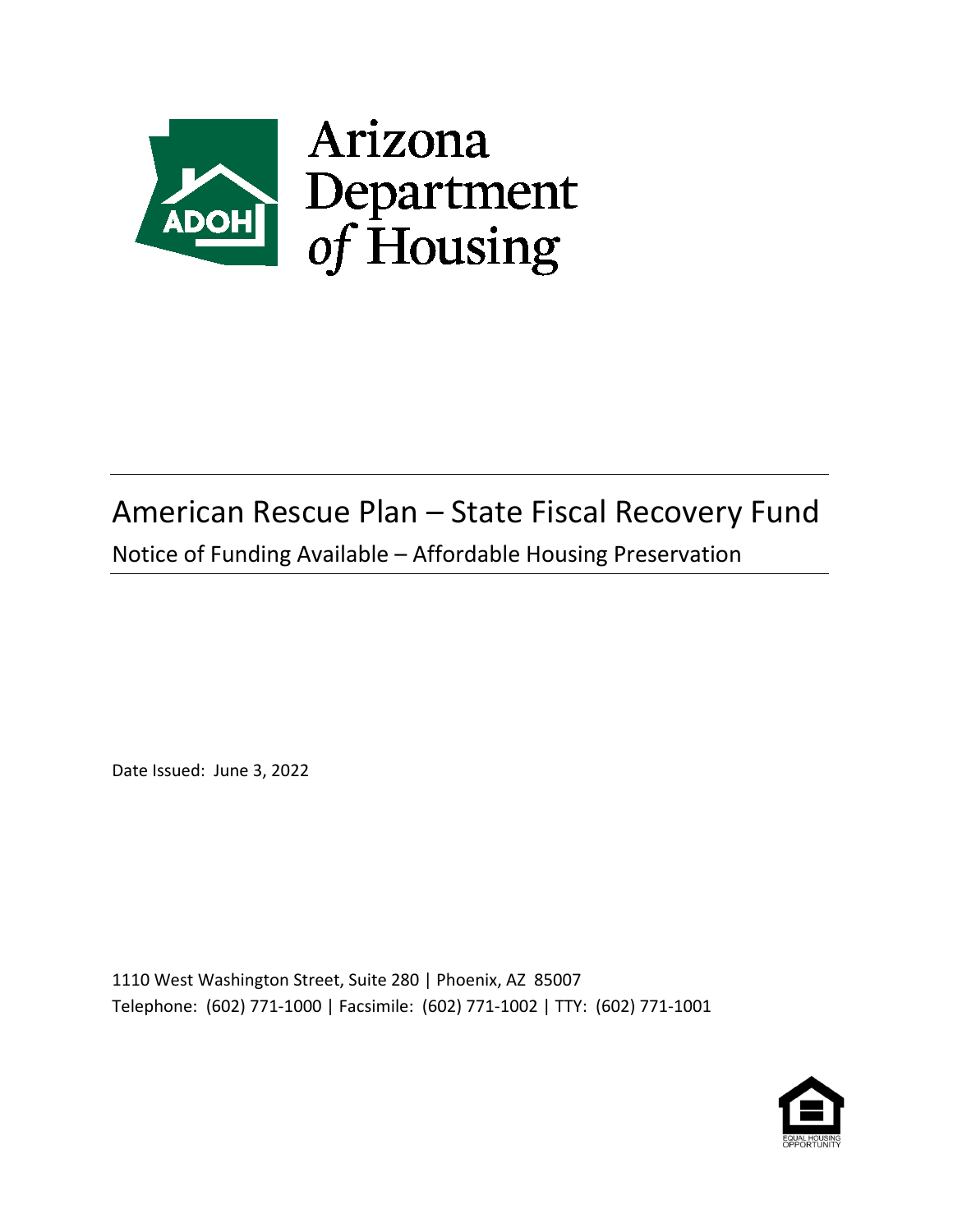# Table of Contents

| Introduction                                                              |              |
|---------------------------------------------------------------------------|--------------|
| Statewide Eligible Applicants                                             | 1            |
| <b>Eligible Activities</b>                                                | $\mathbf{1}$ |
| Thresholds and Application Requirements - Affordable Housing Preservation | 2            |
| <b>Selection Notification</b>                                             | 3            |
| <b>Maximum Award Amount</b>                                               | 3            |
| <b>Application Submittal</b>                                              | 3            |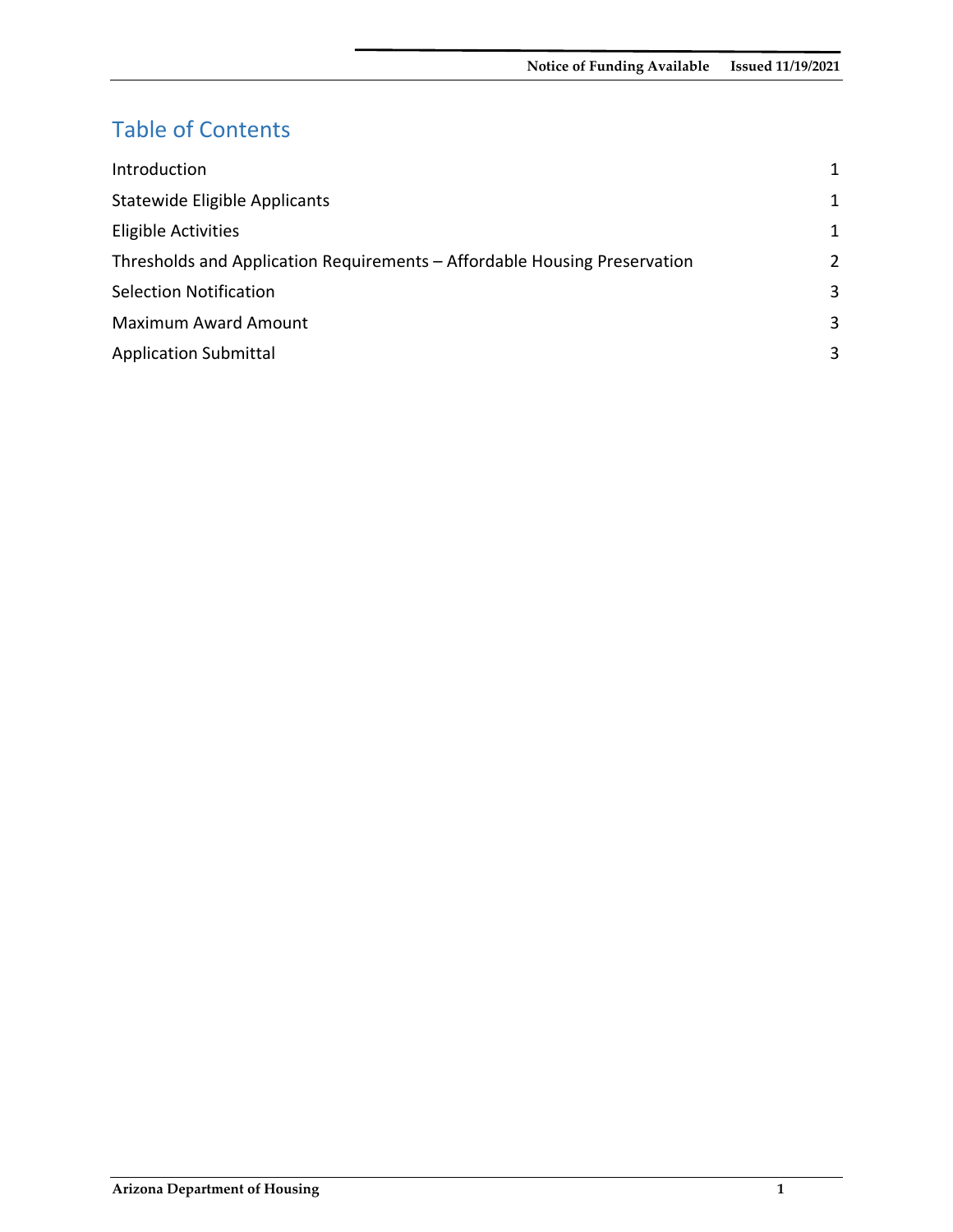#### <span id="page-2-0"></span>**Introduction**

The Arizona Department of Housing ("ADOH" or the "Department") is pleased to announce a Notice of Funding Availability ("NOFA") for approximately \$10 million in State Fiscal Recovery Funds from the American Rescue Plan (SFRF-ARP). The funds will be distributed as follows:

● \$10 million for the preservation of existing affordable housing units.

The Department will award funds on a first come first serve basis through a Request for Proposal (RFP) application process until all funds are committed. The Department will begin accepting applications for preservation projects effective immediately. Submitted applications must meet the requirements outlined in the Thresholds and Application Requirements section of this NOFA.

The SFRF-ARP application can be obtained from the ADOH website at: <https://housing.az.gov/documents-links/forms/rental-development-lihtc> Further information on application requirements can be found in the Thresholds and Application Requirements section of this NOFA.

## <span id="page-2-1"></span>**Statewide Eligible Applicants**

Eligible applicants for statewide projects are all units of local government, tribal jurisdictions, for-profit and nonprofit organizations.

### <span id="page-2-2"></span>**Eligible Activities**

All activities must demonstrate they respond to a disproportionate impact caused by the COVID-19 public health emergency and must not be a duplication of benefits of financial assistance from any other federal source. The eligible activity category for this NOFA is as follows:

- Preservation of existing affordable housing projects, which are near the end of their LIHTC compliance period or other affordability period, for example:
	- o LIHTC Projects: in years 13-15 of their initial compliance period.
	- o LIHTC Projects: in year 29 or 30 of their extended use period.
	- o Non-LIHTC Projects: within one to two years of the expiration of their affordability period. Affordability period must be memorialized through a written agreement or other land use restriction.
- Funding must be used for hard construction costs.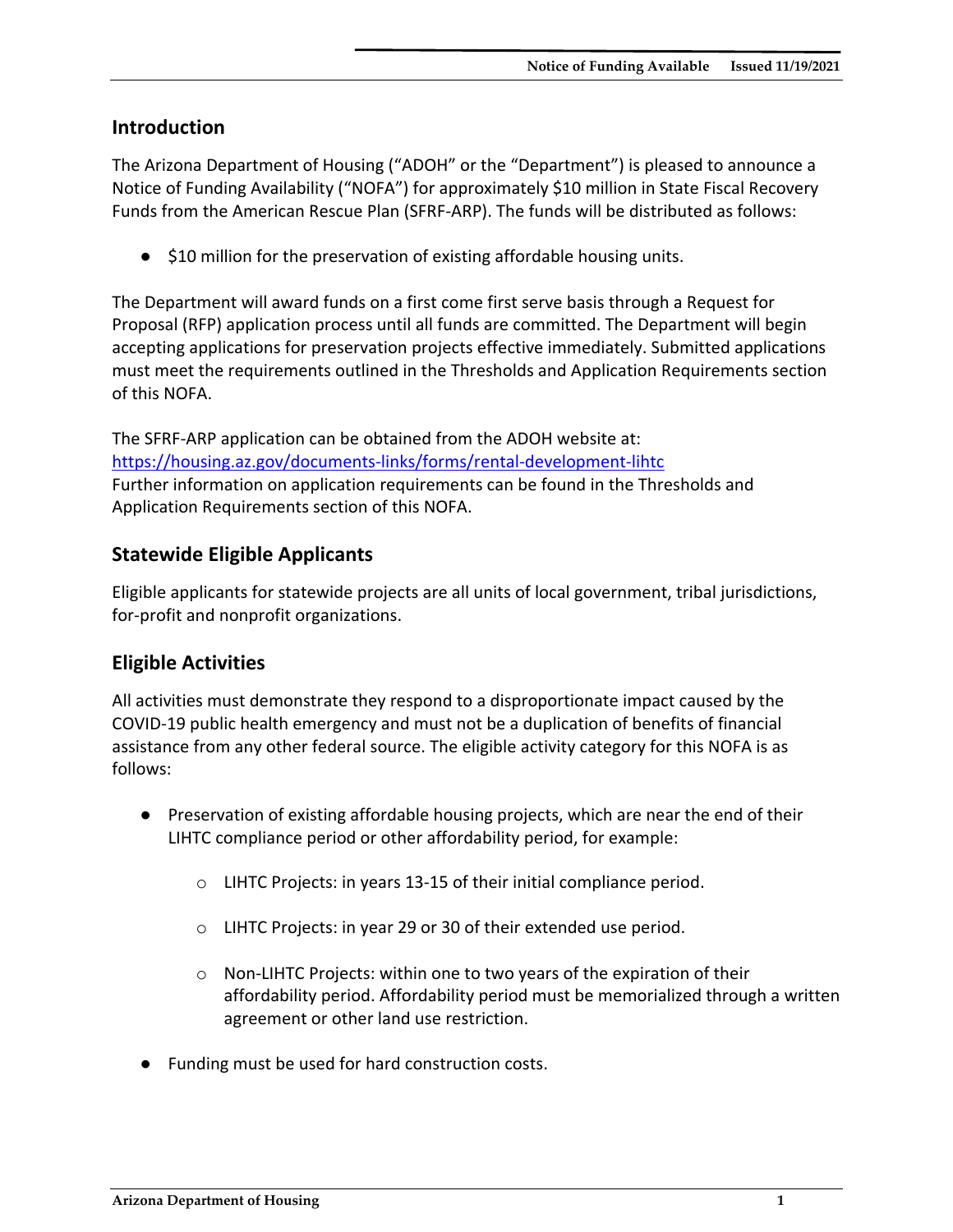● Projects must have been affordable for a minimum of 10 years to be eligible for these funds.

Eligible activities should be ready to begin implementation within thirty-(30)-days of execution of the Funding Agreement. To meet expenditure thresholds, applicants must demonstrate:

- expenditures did not occur prior to March 3, 2021 or after December 31, 2024;
- at least 80% of SFRF-ARP funds will be expended by March 31, 2023; and
- the remaining 20% of funds will be expended by March 31, 2024.

#### <span id="page-3-0"></span>**Thresholds and Application Requirements – Affordable Housing Preservation**

Applications must meet all of the following thresholds:

- Project application is complete. Applicant has fully completed the SFRF-ARP Application form and attached all additional required documentation per the SFRF-ARP Application Checklist. The combined form can be downloaded from the ADOH Website at: <https://housing.az.gov/documents-links/forms/rental-development-lihtc>
- Project application must demonstrate that the SFRF-ARP eligible activity responds to a disproportionate impact caused by the COVID-19 public health emergency. Expenditure category is 2.16 Long-term Housing Security: Affordable Housing.
- If additional federal funding (non-SFRF-ARP) is required for the development of the Project then the Project must comply with all federal cross-cutting regulations. These include but are not limited to Environmental Review, Procurement, Federal Labor Standards, Uniform Relocation Act, Section 3, etc.
- Must have local government approval, and be properly zoned for the proposed use. Properties requiring variances or use permits are permitted.
- Applicant has written consent of the tribal jurisdiction: If any activities will take place on or services will be delivered on tribal lands, the applicant must submit a letter documenting the consent of the tribal jurisdiction.
- **Affordability Period**: Applicants must agree to an additional affordability period of 15 years (minimum).
- **Funding Structure:** funding must be structured as a grant or loan maturing in 2026. ADOH may explore alternate funding structures for eligible LIHTC projects with ADOH committed federal or local funding sources (outside of SFRF-ARP).
- **Qualified Contract Waiver:** Applicants with LIHTC projects who receive financing through this NOFA will be required to waive the option to request a qualified contract.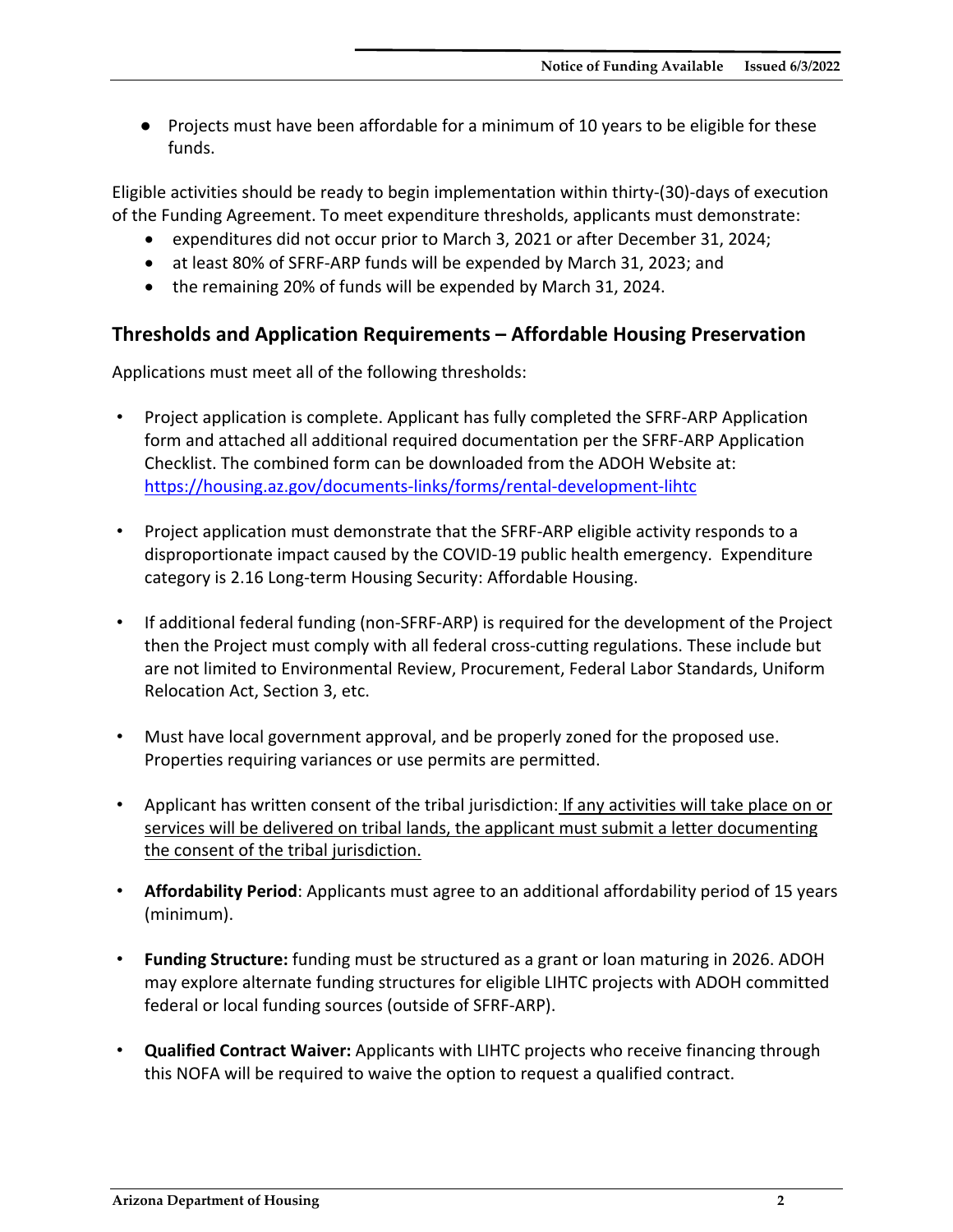- Applicant agrees to repay or secure repayment if the assistance is determined to be duplicative or does not comply with any applicable federal regulations.
- Activity or project is non-speculative. Applicants must have legally-binding commitments for all funding necessary to complete the proposed activity or project. If SFRF-ARP is not expected to cover all development costs, firm commitments for other required resources must be provided.
- Applicant evidences capacity (with all staff in place) to complete the project in a timely manner.
- All applications shall be subject to underwriting by the Department, and be determined to be financially viable.

Applicants are encouraged to begin the Phase 1 Environmental process as soon as possible.

Please review the SFRF-ARP Application Checklist on TAB 2 of the SFRF-ARP Application, which lists all documentation that must be submitted in the RFP Application package.

### <span id="page-4-0"></span>**Selection Notification**

Awards are made at the sole discretion of the Department pursuant to the Application materials.

ADOH anticipates notifying all applicants within sixty-(60)-days of application as to whether they will receive a conditional commitment of funding, subject to application underwriting. Applicants approved for funding should be prepared to initiate projects within thirty-(30)-days of execution of the Funding Agreement.

Upon request, unfunded applicants will have the opportunity to review their application with ADOH staff in order to increase their potential to be funded in subsequent application and funding processes if applicable.

#### <span id="page-4-1"></span>**Maximum Award Amount**

Projects may request up to \$78,000 per unit or a maximum of \$5 million per project whichever is less. ADOH will only allocate funding for up to the verifiable gap which is not to exceed the aforementioned maximums.

### <span id="page-4-2"></span>**Application Submittal**

Applications must be electronically submitted and received by ADOH through the CDBG and HOME Portal located on the ADOH website at: [https://housing.az.gov/portals/document](https://housing.az.gov/portals/document-upload-portals)[upload-portals](https://housing.az.gov/portals/document-upload-portals) ADOH will begin accepting application submittals effective immediately.